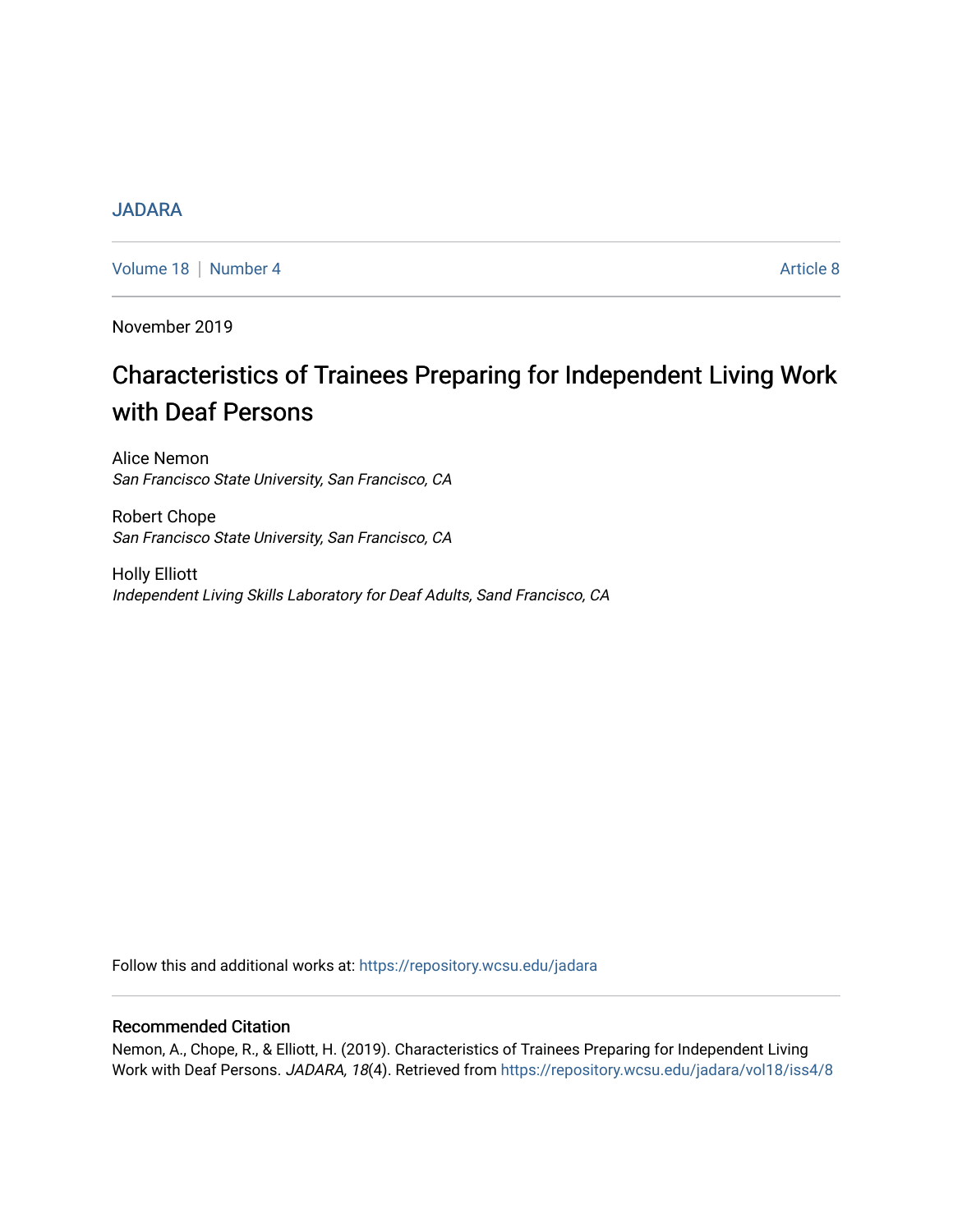# CHARACTERISTICS OF TRAINEES PREPARING FOR INDEPENDENT LIVING WORK WITH DEAF PERSONS

#### Alice Nemon, D.S.W. and Robert Chope, Ph.D. San Francisco State University San Francisco, CA

Studying the characteristics of trainees pre paring for work with deaf persons, the effects of training upon them, and the correlates of success can lead to more effective selection and training of personnel (Levine, 1977; Milone et al, 1981).

A new focus in professional training for per sonnel working with deaf persons is the com bined role of counselor with teacher as an inde pendent living skills specialist. This training has been funded by the Rehabilitation Services Ad ministration (RSA) since 1980 in the form of an experimental and innovative training grant to San Francisco State University. Most of the trainees are in the Special Education Depart ment and the Rehabilitation Counselor Training Program. While all of the trainees have com pleted a bachelor's degree, a few are not yet enrolled in other professional training.

Studying this group of trainees provides an opportunity to compare persons from two fields, counseling and teaching, who are preparing for work with deaf adults who have minimal lan guage skills and minimal independent living skills.

The demographic and psychological charac teristics of counselors and psychological service providers and correlates with success in training and service provision have been the focus of a few researchers (Milone et al, 1981; Spragins et al, 1981). These data allow faculty to select students more appropriately and provide train ing that has the most positive relationship to future success. Milone et al (1981) found that among a group of counselor trainees, entry level males were higher than females on characteris tics of tendermindedness, apprehension, and group dependence. They also found that hear ing impaired students were higher than nor mally hearing students on humility, soberness, suspicion, and practicality. Spragins et al (1981) found that there were substantial differences between individuals working full-time with

# Vol. 18 No. 4 April 1985

#### and Holly Elliott, M.S. independnet Living Skills Laboratory for Deaf Adults San Francisco, CA

hearing impaired students and those working part-time or on a consulting basis with these students. Full-time workers had greater profi ciency in sign language and were more likely to have had an educational focus on deafness; they were more involved in deafness-related community activities.

The current study was concerned with issues that had begun to be addressed by the aforementioned studies. However, the primary concern was the relationship between personal ity and demographic characteristics and the trainee's ability to function effectively with minimum language skill adults. The study asked the following questions: 1) are there relation ships between effectiveness in communication and personality? 2) Are there differences that are related to the amount of experience or ex posure to hearing impaired or deaf adults? 3) Are students who are in rehabilitation counsel ing training programs different from those in special education or non-matriculated areas with regard to their skills or personality charac teristics? 4) Are there any major personality and demographic differences betwen the best stu dents and the poorest students in a training pro gram for counselor-teacher preparation? It ap peared that answers to these questions would facilitate selection and training of effective prac titioners.

# SETTING

Trainees enroll for twelve units of credit in the Independent Living Skills Language Labo ratory and receive a special university certifi cate upon completion. Students are oriented to the deaf population that has minimal language skills and minimal independent living skills. They are trained in areas of planning and com munication and leam assessment, intervention, and evaluation skills for working with this popu lation. Fart of their training involves direct work with deaf adults, functioning as classroom aides

1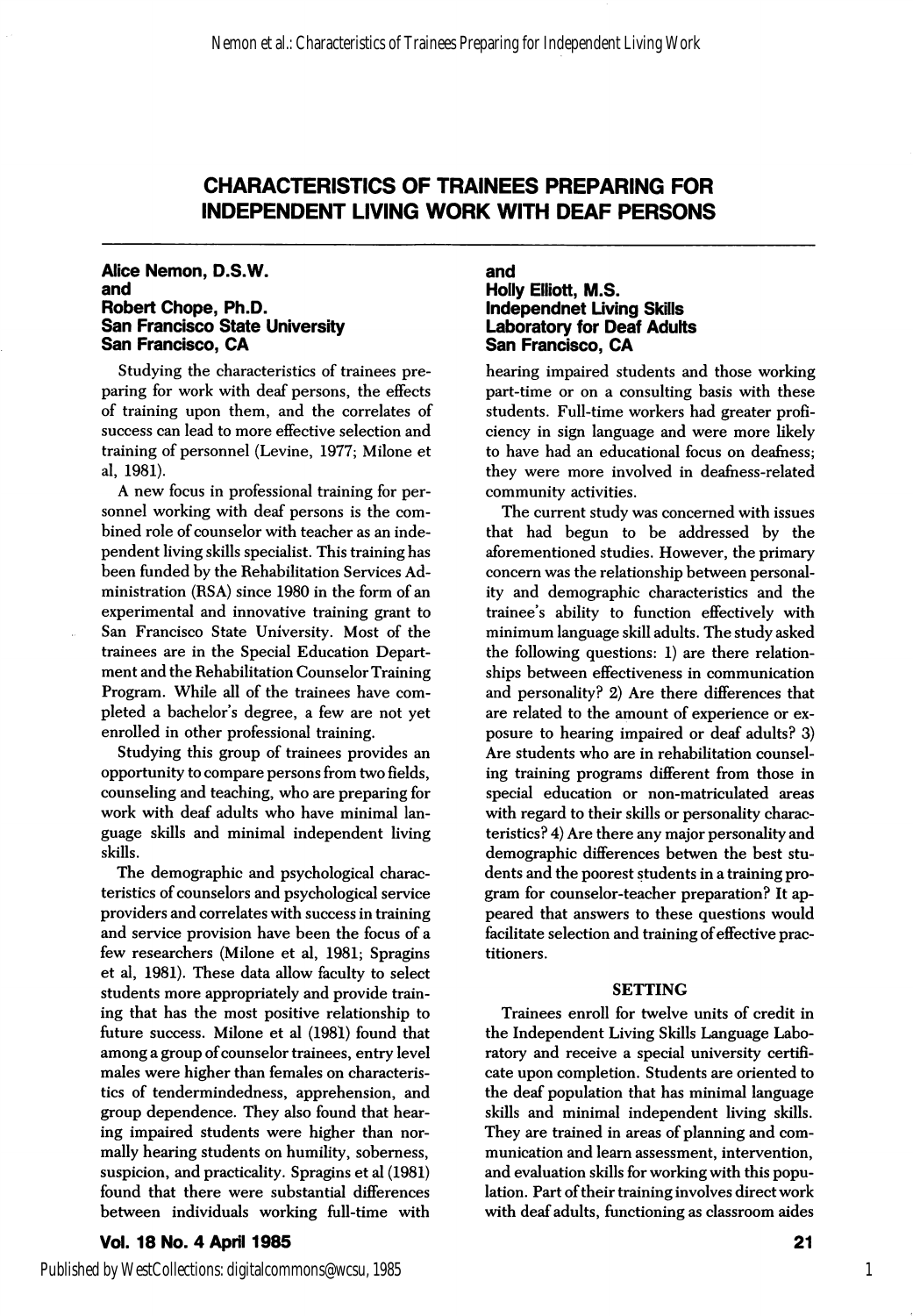in the field, and counseling and tutoring indi vidual clients in the laboratory under the super vision of the primary laboratory instructor.

# PARTICIPANTS

At the time of evaluation, there had been 39 students in the program, including summer stu dents. The following report is based upon data gathered on 27 of these students. Students who were taking only one unit for inservice training were not included in the study. Only complete data were used in the analysis and some stu dents did not complete all the forms, hence the number of students in the data analysis is less than the total number enrolled.

Of the twenty-seven students, six were male and twenty-one were female. The average age of the women was 30.7 and the average age for the men was 25.8 years. In part because of their age, the women had significantly more work ex perience than the men. Three women classified themselves as deaf; one classified herself as hard of hearing; one man classified himself as deaf; the rest of the students classified themselves as hearing. The men were much more willing to rate their sign skills as very good both in ASL and in Signed English. Interestingly, Corbett and Jensema (1981) found that males rate them selves as more proficient in expressive and re ceptive aspects of sign language and fingerspelling. Corbett and Jensema (1981) report that 13.5% of teachers of the hearing impaired had hearing impairments themselves which com pares with 22.6% in this ample. Most of the students in this study learned their sign skills between the ages of 20 and 30 and most profes sed that their reasons for learning sign were to perform better in their ability to work with deaf clients. However, two women and two men said that they needed to learn sign skills in order to communicate with family members.

Eight respondents had deaf relatives. Of these two of five hearing impaired students had at least one hearing impaired relative and six of 20 normally hearing students had at least one hearing impaired relative. Quite clearly thse data can be used to draw the same conclusions as Corbett and Jensema (1981); a significant per centage of students who enter programs to work with deaf clients have deaf relatives.

Ten of the students were rehabilitation coun seling students, four were special education stu dents, seven were special education graduates,

already teachers of the deaf, and the remainder were non-matriculated students with an assort ment of training and experience which does not fit into the above categories. The rehabilitation counseling students were slightly younger than the others, but were considerably different from the others in terms of their work experience and the number of hours per week that they used sign language. The rehabilitation counsel ing students used sign language roughly half the time that the other students used it. Moreover, they had significantly less past work experience in general and less past work experi ence with the hearing impaired population.

#### MEASUREMENT INSTRUMENTS AND EVALUATION PROCEDURES

Three instruments were used to study and evaluate the students. Demographic data, in cluding items relating to deafness and utiliza tion of sign language, is gathered on a demo graphic data questionnaire form soon after the student begins the program. After students have been in the program for approximately four months during the regular academic year, or four weeks for summer session-only students, they take the California Psychological Inven tory (Gough, 1954) and participate in video taped role plays.

The role-plays were acted by the same person for any single group of students, but over the years there have been two different persons playing the role of the client and the referring counselor. The students were given written in structions five minutes prior to the videotape session. The instructions stated that "the task is to establish rapport with the client, make an initial evaluation of his language level, and communicate to him that you will travel-train him to come from his house to the Laboratory. You may use signs, gestures, pictures, and drawings to communicate with him." On the table are paper, felt tip pens and a box of voca bulary cards. A blackboard and chalk were also available. After seven minutes the scenario changed and the client became "Ted", the deaf rehabilitation counselor for the deaf (RCD). "Ted" communicated with signs without voice and asked questions about the client.

Initially, three raters evaluated the video tapes on a structured rating form called the Videotape Interview Rating Sheet. Two of these raters did not know the students. Because the

22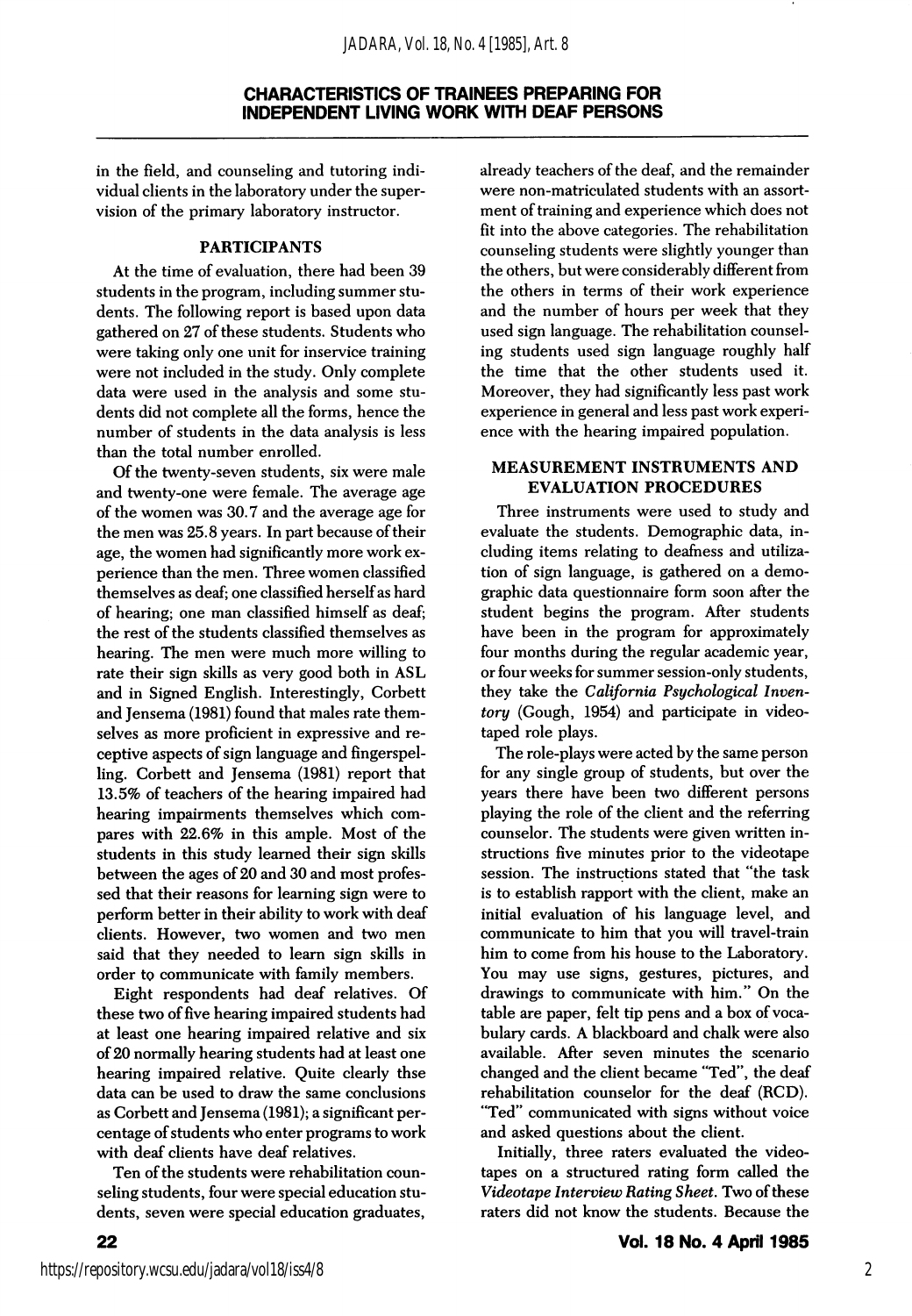# CHARACTERISTICS OF TRAINEES PREPARING FOR INDEPENDENT LIVING WORK WITH DEAF PERSONS

inter-rater agreement was so high, the rater who knew the student was dropped and the other two raters continued.

# ANALYSIS OF DATA

The data was analyzed using descriptive statistics, correlational analysis, and contrasts between means.

#### Relationship between personality and service effectiveness

It was initially hypothesized that flexibility would be very important for persons working with clients who had little formal language. It seemed to these investigators that the need to adapt to clients who used home signs and ges tures called for a high degree of flexibility. Accordingly, the presence of the flexibility scale was an important factor in the selection of the California Psychological Inventory to assess personality characteristics. Contrasts were made between the most flexible and least flexi ble students in the program based upon their raw scores on the California Psychological Inventory. Generally, the most flexible stu dents were not different in performance from the least flexible. However, the most flexible students were significantly more psychologi cally minded on the CPI, and they utilized sign language more frequently at home than the least flexible students. Those who were lower in flex ibility were higher in dominance on the CPI. They were more overbearing and rigid.

Our hypothesis that there would be a signi ficant correltion between high flexibility on the CPI and a high rating on the videotape, particu larly in the area of flexibility, was not borne out. However, of all the CPI scales, the flexibil ity scale is considered the least reliable (Megargee, 1972). This may mean that the lack of significant findings in this area is at least partially a function of the scale.

# **OUTCOMES**

As previously mentioned, there were several significant differences between the rehabilitation counseling students and non-rehabilitation counseling students. The rehabilitation coun seling students spend nineteen hours a week using sign language as compared to thirty-six hours a week for the other students. The nonrehabilitation students were more experienced workers with 5,187 hours of total work experience

Vol. 18 No. 4 April 1985

as compared with 1,554 for the rehabilitation students.

The non-rehabilitation students rated higher on rapport in the role-played vignettes and rated higher in changing styles to facilitate under standing. They were also rated higher on their description of clients' language levels and on their descriptions of their expectations of clients. They were more willing to work with clients and their total scores for communicating with the clients were higher. These findings are consistent with their having more past and current work experience with deaf persons.

The above differences seem to be an accurate reflection of the trainng levels of the two groups of students. Four of the non-rehabilitation stu dents entered the Laboratory during the latter part of their training; seven were already teachers of the deaf. They were a small percen tage of students in the Education of the Deaf part of the Special Education Department or were graduates who had sought out this pro gram out of particular interest. The rehabilita tion counseling students entered the program at the beginning of their training. Therefore, the Special Education students were more ex perienced in work in general and in working with deaf persons in particular. They had al ready made a major commitment to deafness work, whereas the rehabilitation counseling students, in some cases, had a primary commit ment to rehabilitation counseling. Some of the rehabilitation students were more interested in counseling higher functioning deaf clients than the lower functioning clients who are the focus of the Language Laboratory's attention, but en tered the Language Laboratory because they knew sign language and it was the department's only available special option in deafness.

# HIGH SCORES VERSUS LOW SCORES

Contrasts were made between the students based upon their total scores on the interview rating sheets. The five students with the highest total scores were contrasted with the five stu dents who had the lowest total scores. There were several interesting findings. First, the stu dents with the highest scores were significantly different from those with the lowest scores in two personality scales on the CPI, the Self Ac ceptance and the Social Presence scales. Hence, they were more expressive and more satisfied